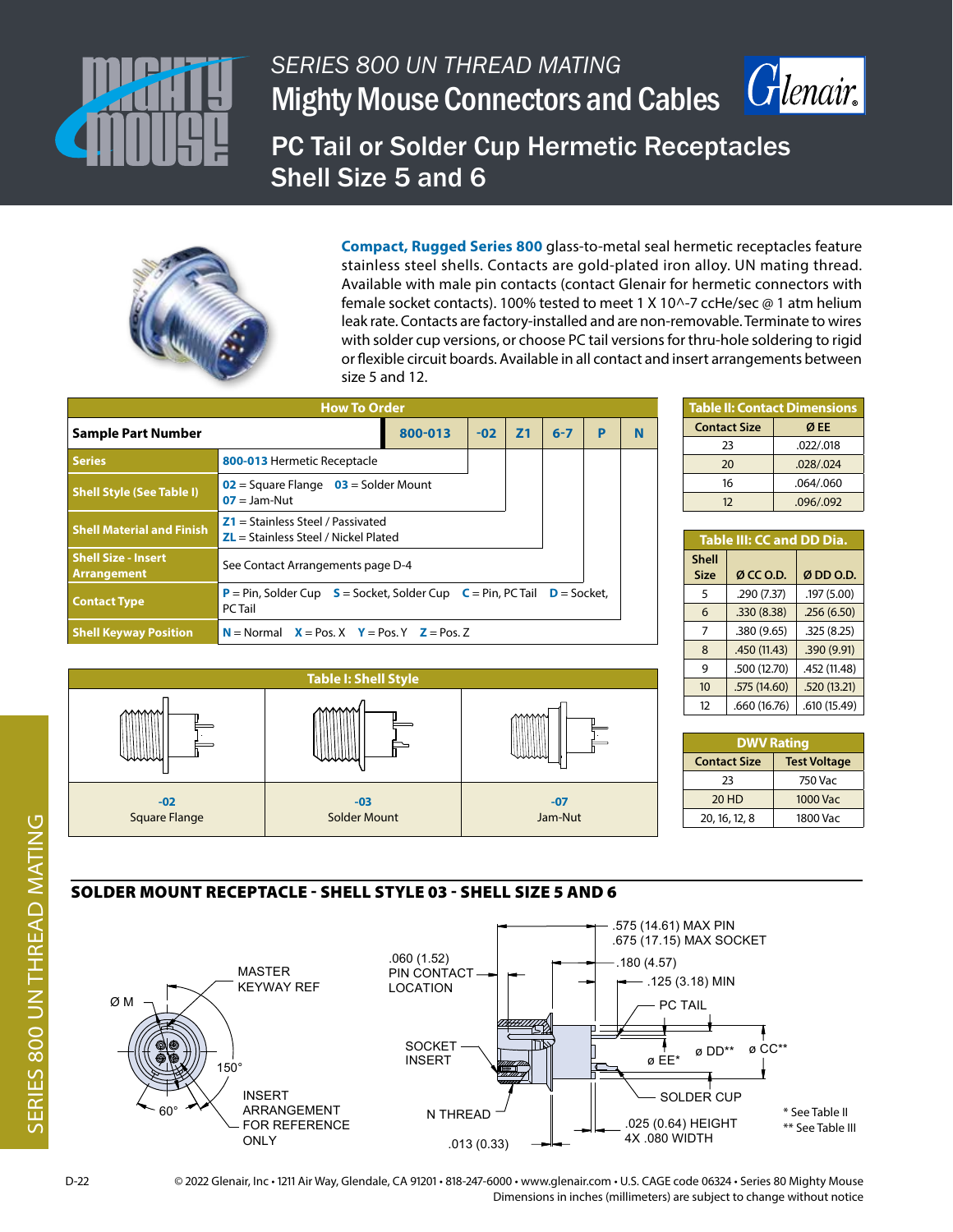

*SERIES 800 UN THREAD MATING* **Mighty Mouse Connectors and Cables** 



PC Tail or Solder Cup Hermetic Receptacles Shell Size 5 and 6

## SQUARE FLANGE MOUNT RECEPTACLE - SHELL STYLE 02 - SHELL SIZE 5 AND 6



### JAM-NUT MOUNT RECEPTACLE - SHELL STYLE 07 - SHELL SIZE 5 AND 6





| <b>Solder Mount Dimensions</b> |              |                | <b>Square Flange Dimension</b> |            |              |              |              |                |
|--------------------------------|--------------|----------------|--------------------------------|------------|--------------|--------------|--------------|----------------|
| <b>Shell Size</b>              | ØM           | N Thread       | <b>Shell Size</b>              | ØG         | ØН           | J Sa         | <b>K BSC</b> | L Thread       |
|                                | .400 (10.16) | .3125-28 UN-2A |                                | .096(2.44) | .680 (17.27) | .527 (13.39) | .363(9.22)   | .3125-28 UN-2A |
|                                | .455 (11.56) | .3750-28 UN-2A |                                | .091(2.31) | .750(19.05)  | .588(14.94)  | .423 (10.74) | .3750-28 UN-2A |

| Jam-Nut Dimensions          |              |               |            |                |  |  |
|-----------------------------|--------------|---------------|------------|----------------|--|--|
| <b>Shell</b><br><b>Size</b> | ØΑ           | <b>B</b> Flat | C Flat     | D Thread       |  |  |
| 5                           | .541 (13.74) | .500 (12.70)  | .285(7.24) | .3125-28 UN-2A |  |  |
| 6                           | .610(15.49)  | .562(14.27)   | .352(8.94) | .3750-28 UN-2A |  |  |

| <b>Master Key Positions, Shell Size 5-6</b> |  |                 |  |  |  |  |
|---------------------------------------------|--|-----------------|--|--|--|--|
|                                             |  | <b>Position</b> |  |  |  |  |
| Z°Y°X°N                                     |  | $150^\circ$     |  |  |  |  |
|                                             |  | $140^\circ$     |  |  |  |  |
|                                             |  | $130^\circ$     |  |  |  |  |
|                                             |  | 120°            |  |  |  |  |

#### NOTES

- 1. See page D-7 for panel cut-out dimensions
- 2. Hemeticity is less than  $1 \times 10^{\text{A-7}}$ at one atmosphere, not for use in liquid environments
- 3. Material / finish:
- Shell: CRES / see How to Order Table
- Jam-nut: CRES 303; see How to Order Table
- Contact: alloy 52 gold plate
- Socket: fluorosilicone / N.A.
- Seals: fluorosilicone / N.A.
- Insulator, hermetic: glass / N.A.
	- Insulator, socket: high-grade dielectric / N.A.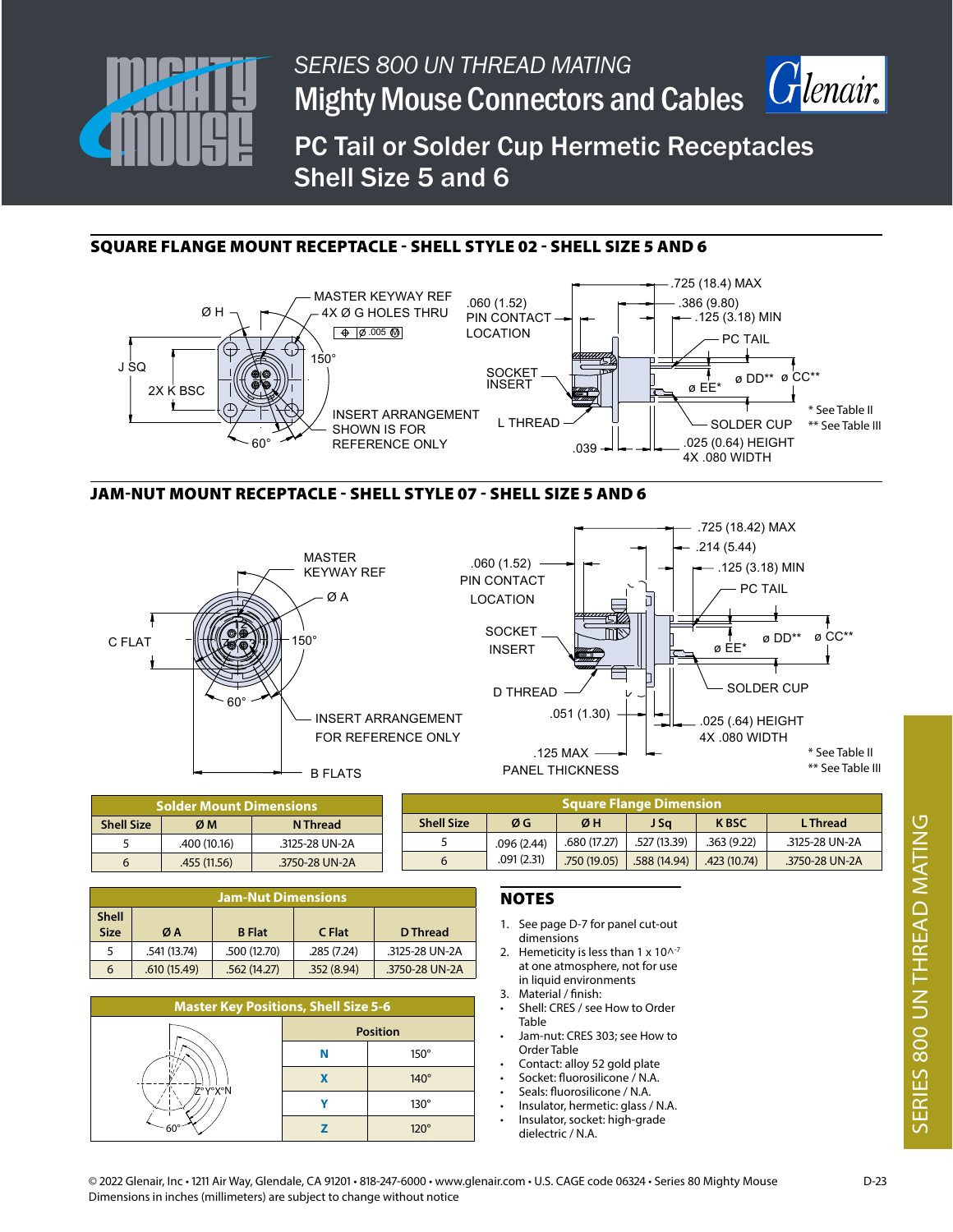

7 .520 (13.21) .4375-28 UNEF-2A 8 .650 (16.51) .5000-32 UN-2A 9 .764 (19.41) .5625-32 UN-2A 10 .775 (19.68) .6250-32 UN-2A 12 .858 (21.79) .7500-28 UN-2A



ø DD\*\*ø CC\*\*

PC Tail or Solder Cup Hermetic Receptacles Shell Sizes 7–12

## SOLDER MOUNT, FRONT PANEL MOUNT RECEPTACLE - SHELL STYLE 03 - SHELL SIZE 7 THRU 12



- 1. Material / finish: Shell: CRES / see How to Order Table
- Insulator, hermetic: fused glass / N.A.
- Insulator, socket: high-grade dielectric / N.A.

12 **12 1.375 (34.92)** 1.031 (26.19) .812 (20.62) .7500-28 UN-2A

- Contacts: alloy 52 / gold plate Sockets: copper alloy / gold plate
- Seals: fluorosilicone / N.A.
- SQUARE FLANGE, FRONT PANEL MOUNT RECEPTACLE SHELL STYLE 02 SHELL SIZE 7 THRU 12



D-24 © 2022 Glenair, Inc • 1211 Air Way, Glendale, CA 91201 • 818-247-6000 • www.glenair.com • U.S. CAGE code 06324 • Series 80 Mighty Mouse Dimensions in inches (millimeters) are subject to change without notice

.126 (3.20)

X° N

 $\overline{z}$  | 120<sup>°</sup>